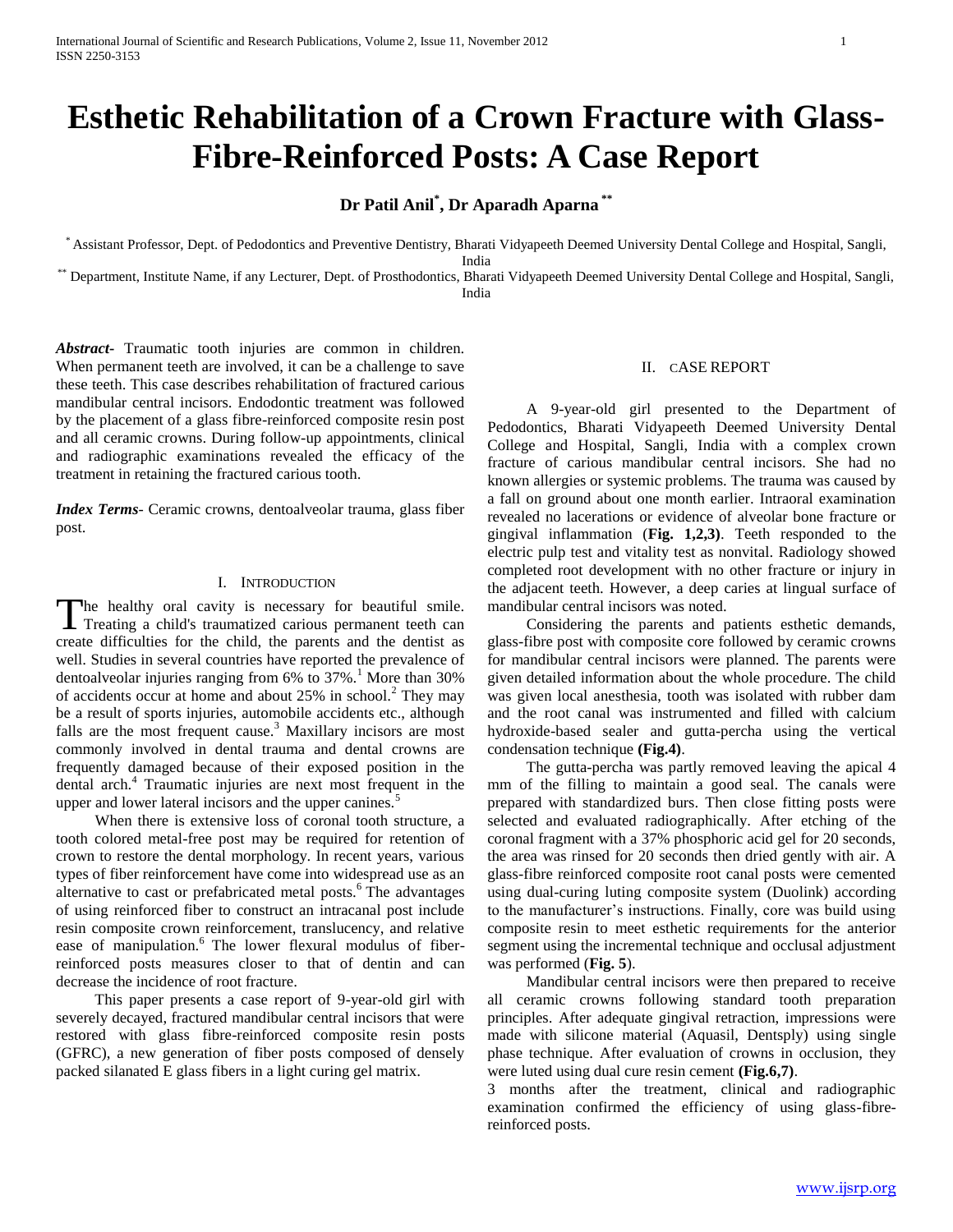#### III. DISCUSSION

 Cast posts and cores are commonly used because of their superior mechanical properties. However, if a ceramic crown is chosen as the final restoration, the colour and opacity of the post may lead to discoloration and shadowing on the gingival and cervical areas of the tooth. To solve this esthetic problem, toothcoloured fibre and zirconium post systems were introduced; these are capable of resisting occlusal loads and have light transmission characteristics similar to those of natural teeth.<sup>7</sup> In addition, these materials allow us to restore the tooth with minimal sacrifice of additional tooth structure.

 Various changes have been made to glass-fibre post composition, radiopacity and shape which allow excellent results in restoration of damaged teeth. Recently developed posts are radiopaque, thus easily seen on radiographs. Modifications in post configuration have been made to achieve better adaptation to root canal shape. The translucent glass-fibre post has a modulus of elasticity similar to that of dentin and offers adequate mechanical properties.<sup>8</sup> Transmission of light through the post also makes it possible to light-cure the resin cement and the bonding system in only one clinical step, thus simplifying the clinical procedure.<sup>9</sup>

 In the current case, we used an adhesive, dual-cure luting composite system and a glass-fibre-reinforced composite root canal post. This technique can reinforce the restored parts and increase durability and survival. With a modulus of elasticity similar to dentin, the fibre post can reduce the concentration of stress and, thus, the rate of catastrophic root fracture compared with cast posts. $10$ 

 Compared with alternative techniques, such as a composite resin restoration, screw-post, cast-metal posts and dentin pins, restoration using a fibre post offers several advantages. It provides immediate esthetic and functional rehabilitation of the fractured tooth. Childs cooperation is one of the most important criteria in tooth conservation. In our case, our patient's cooperation was excellent and the endodontic treatment with post and crown therapy was successful



**Fig.1: Preoperative extra-oral view showing unaesthetic smile**



**Fig. 2: Intraoral view**



**Fig. 3: Intraoral view of mandibular arch**



**Fig. 4: Endodontically treated mandibular central incisors**



**Fig. 5: Placement of glass-fibre post**